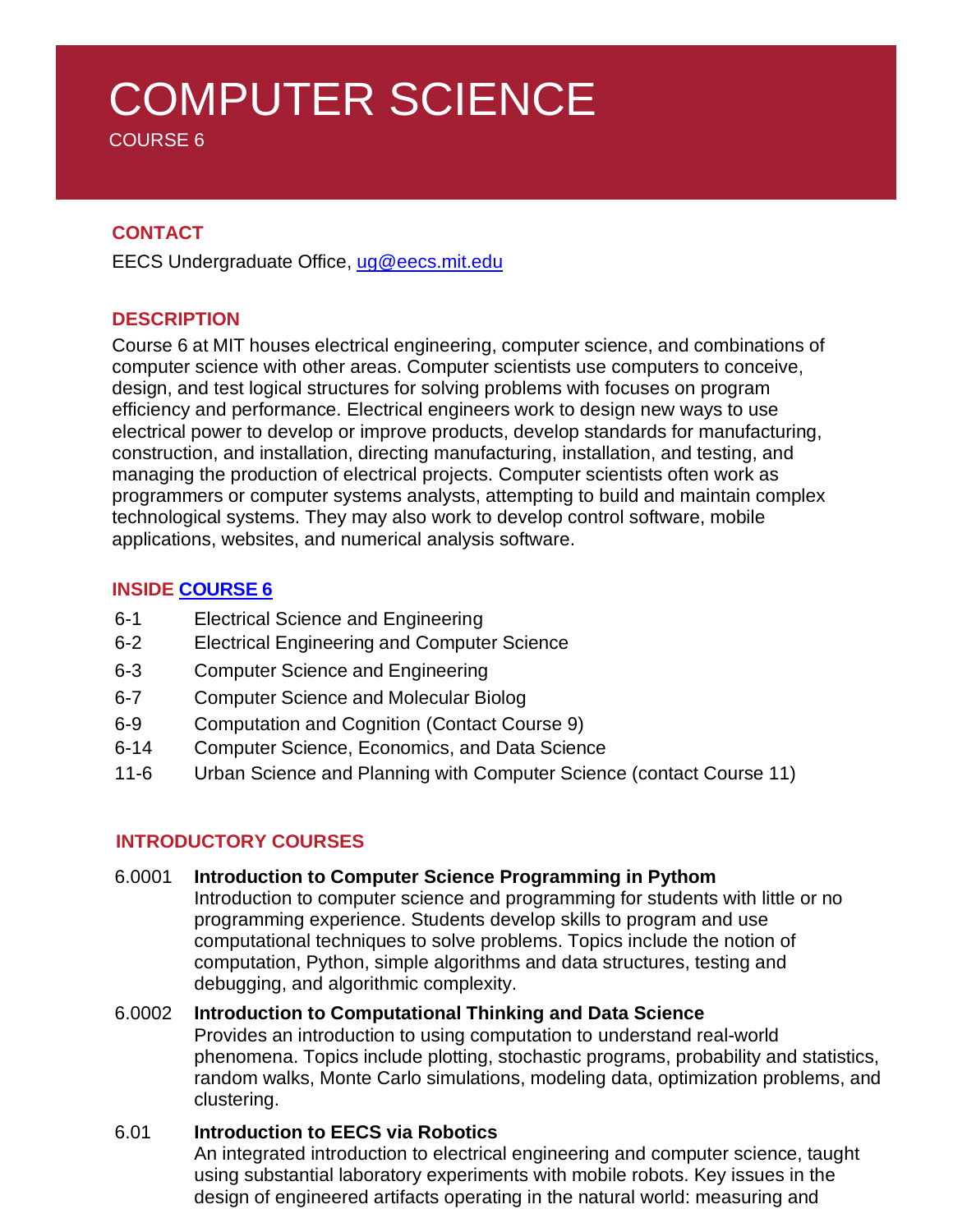modeling system behaviors; assessing errors in sensors and effectors; specifying tasks; designing solutions based on analytical and computational models; planning, executing, and evaluating experimental tests of performance; refining models and designs. Issues addressed in the context of computer programs, control systems, probabilistic inference problems, circuits and transducers, which all play important roles in achieving robust operation of a large variety of engineered systems.

#### 6.02 **Introduction to EECS via Communication Networks**

Studies key concepts, systems, and algorithms to reliably communicate data in settings ranging from the cellular phone network and the Internet to deep space. Weekly laboratory experiments explore these areas in depth. Topics presented in three modules - bits, signals, and packets - spanning the multiple layers of a communication system. Bits module includes information, entropy, data compression algorithms, and error correction with block and convolutional codes. Signals module includes modeling physical channels and noise, signal design, filtering and detection, modulation, and frequency-division multiplexing. Packets module includes switching and queuing principles, media access control, routing protocols, and data transport protocols.

### 6.03 **Introduction to EECS via Medical Technology**

Explores biomedical signals generated from electrocardiograms, glucose detectors or ultrasound images, and magnetic resonance images. Topics include physical characterization and modeling of systems in the time and frequency domains; analog and digital signals and noise; basic machine learning including decision trees, clustering, and classification; and introductory machine vision. Labs designed to strengthen background in signal processing and machine learning. Students design and run structured experiments, and develop and test procedures through further experimentation.

#### 6.08 **Introduction to EECS via Interconnected Embedded Systems**

Introduction to embedded systems in the context of connected devices, wearables, and the "Internet of Things" (IoT). Topics include microcontrollers, energy utilization, algorithmic efficiency, interfacing with sensors, networking, cryptography, and local versus distributed computation. Students design, make, and program an Internet-connected wearable or handheld device. In the final project, student teams design and demo their own server-connected IoT system.

# **COURSE 6-FRIENDLY UROP AREAS**

Computer Science and Artificial Intelligence Laboratory (CSAIL) Research Laboratory of Electronics (RLE) Laboratory for Information and Decision Systems (LIDS) Microsystems Tech Lab (MTL) Institute for Data, Systems, Society (IDS) Lincoln Lab (LL) Broad Institute (BR)

# **GET INVOLVED WITH EECS**

Electric Vehicle Team AR/VR @ MIT Robotics Team **[HKN](https://hkn.mit.edu/)** IEEE/ACM Women in EECS

CSAIL Student Social Committee Student Information Processing Team